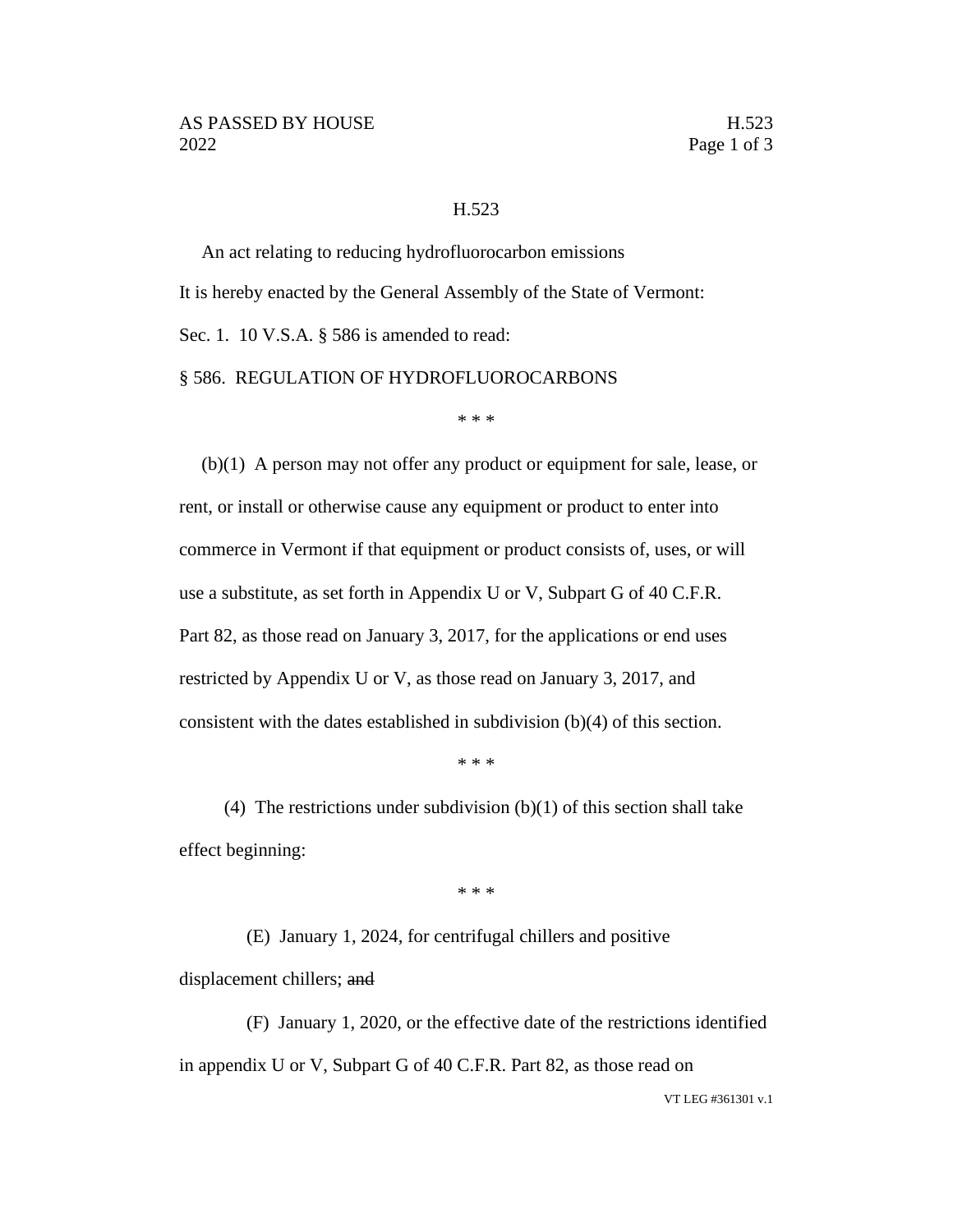January 3, 2017, whichever comes later, for all other applications and end uses for substitutes not covered by the categories listed in subdivisions (A) through (E) of this subsection (b);

(G) July 1, 2022, for the construction of or improvement to ice skating rinks; and

(H) January 1, 2023, for containers designed for consumer recharge of motor vehicle air conditioners that use substitutes prohibited under this section.

\* \* \*

(e) The Secretary of Administration shall include in Administrative Bulletin 3.5 a requirement that State procurement contracts shall not include products that contain hydrofluorocarbons, as prohibited in this section. Sec. 2. 10 V.S.A. § 573 is amended to read:

## § 573. MOTOR VEHICLE AIR CONDITIONING

(a) After January 1, 1991, no No person, for compensation, may perform service on motor vehicle air conditioners, unless that person uses equipment that is certified by the Underwriters Laboratories, or an institution determined by the Secretary to be comparable, as meeting the Society of Automotive Engineers standard applicable to equipment for the extraction and reclamation of refrigerant or a substitute prohibited under section 586 of this title from motor vehicle air conditioners.